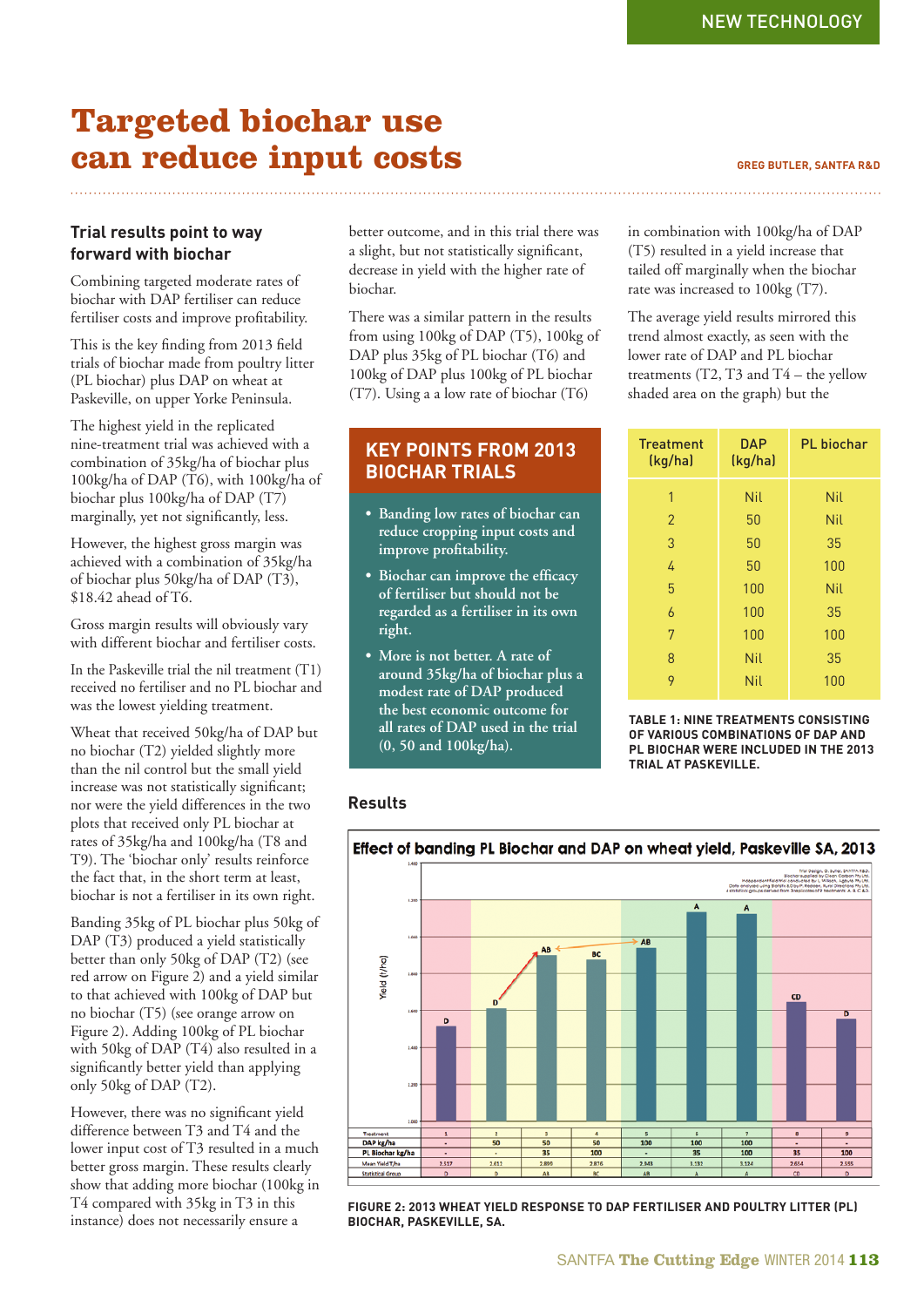## **Marginal cost benefit analysis using the nil treatment as a baseline**

| $\overline{A}$<br><b>Application</b>          | $\mathsf{B}$<br><b>DAP</b> cost<br>$[$/ha]$ | $\mathbf{C}$<br><b>Biochar cost</b><br>$[$/ha]$ | D<br><b>Total cost</b><br>$[$/ha]$<br>$B + C$ | E<br>Yield<br>[t/ha] | F<br>Yield<br>over nil<br>[t/ha]<br>$F - F$ nil | G<br>Income<br>over nil<br>$[$/ha]$<br>F x \$260 | H<br><b>Gross Margin</b><br>over nil<br>$[$/ha]$<br>$G - D$ |
|-----------------------------------------------|---------------------------------------------|-------------------------------------------------|-----------------------------------------------|----------------------|-------------------------------------------------|--------------------------------------------------|-------------------------------------------------------------|
| T1<br><b>Nil</b>                              | $\mathbf 0$                                 | $\mathbf 0$                                     | $\overline{0}$                                | 2.517                | $-$                                             | $\qquad \qquad -$                                | $\qquad \qquad -$                                           |
| T <sub>2</sub><br>50 kg DAP                   | 32.50                                       | $\mathbf 0$                                     | 32.50                                         | 2.612                | 0.095                                           | 24.70                                            | $- $7.80$                                                   |
| T <sub>3</sub><br>50 kg DAP<br>35 kg biochar  | 32.50                                       | 14.00                                           | 46.50                                         | 2.899                | 0.382                                           | 143.00                                           | $+ $99.32$                                                  |
| <b>T4</b><br>50 kg DAP<br>100 kg biochar      | 32.50                                       | 40.00                                           | 72.50                                         | 2.876                | 0.359                                           | 93.34                                            | $+ $20.84$                                                  |
| T <sub>5</sub><br>100 kg DAP                  | 65.00                                       | $\overline{0}$                                  | 65.00                                         | 2.943                | 0.426                                           | 110.76                                           | $+45.76$                                                    |
| T <sub>6</sub><br>100 kg DAP<br>35 kg biochar | 65.00                                       | 14.00                                           | 79.00                                         | 3.132                | 0.615                                           | 159.90                                           | $+ $80.90$                                                  |
| T7<br>100 kg DAP<br>100 kg biochar            | 65.00                                       | 40.00                                           | 105.00                                        | 3.124                | 0.607                                           | 157.82                                           | $+ $52.82$                                                  |
| T <sub>8</sub><br>35 kg biochar               | $\pmb{0}$                                   | 14.00                                           | 14.00                                         | 2.654                | 0.137                                           | 35.62                                            | $+ $21.62$                                                  |
| T <sub>9</sub><br>100 kg biochar              | $\pmb{0}$                                   | 40.00                                           | 40.00                                         | 2.555                | 0.038                                           | 9.88                                             | $- $30.1$                                                   |

**TABLE 2: THE MARGINAL COST BENEFIT OF EACH TREATMENT RELATIVE TO THE NIL TREATMENT (T1) SHOWED SOUND FINANCIAL OUTCOMES AND REDUCED INPUT COST FOR SEVERAL COMBINATIONS OF DAP AND PL BIOCHAR. ASSUMPTIONS: 1) DAP AT \$650/T, SO 50 KG = \$32.50 AND 100 KG = \$65.00**

 **2) BIOCHAR @ \$400/T, SO 35 KG = \$14.00, 100 KG = \$40.00**

 **3) GRAIN PRICE @ \$260/T** 

A ONE-YEAR COST ANALYSIS DOES NOT CONSIDER ANY LONG-TERM, IF ANY, EFFECTS ON P AVAILABILITY IN THE SOIL NOR ANY LONG-TERM BENEFITS FROM BIOCHAR SUCH AS INCREASED MICROBIAL NUTRIENT CYCLING OR WATER-HOLDING CAPACITY.